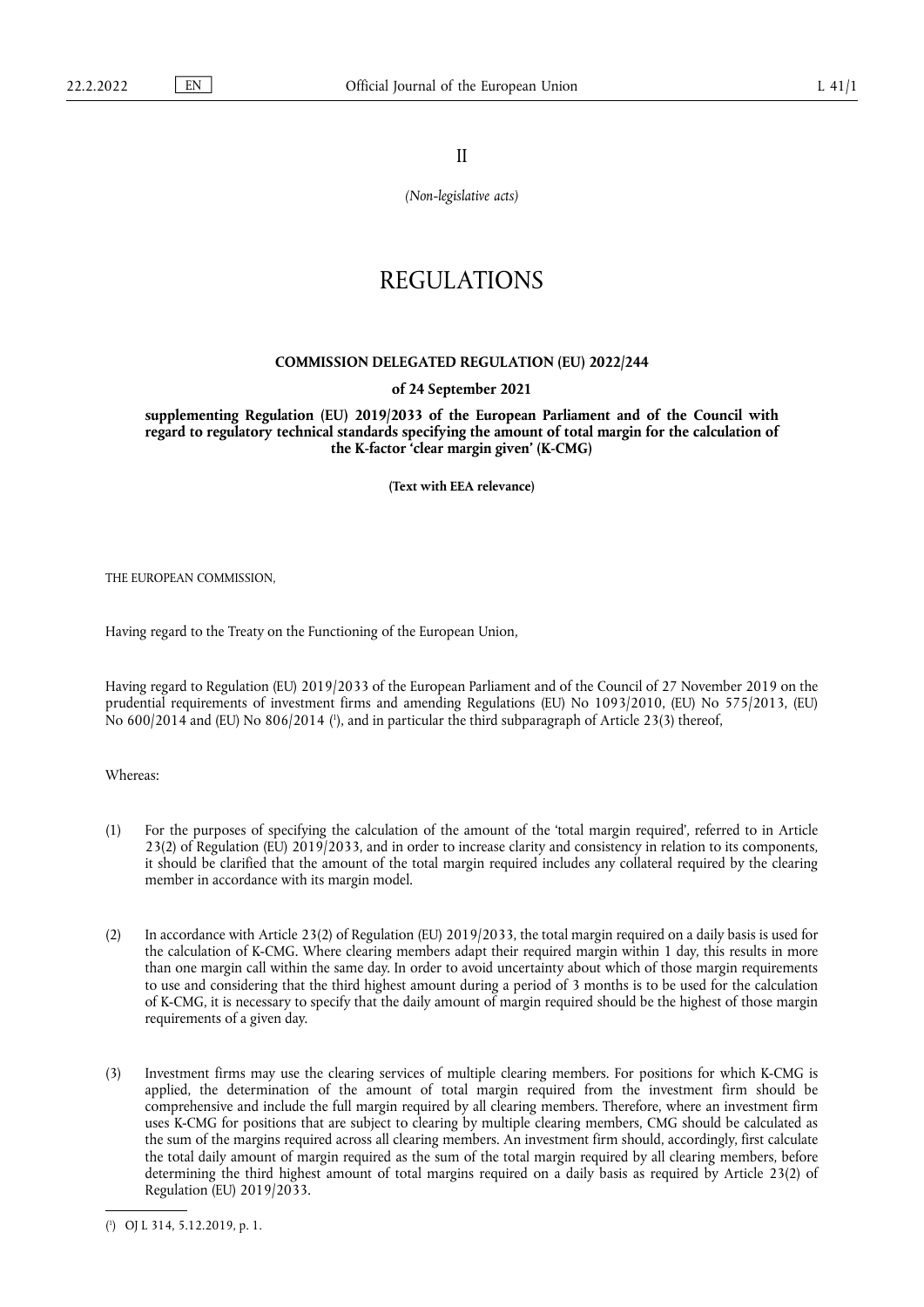- (4) For the application of K-CMG on a portfolio basis, where the whole portfolio is subject to clearing or margining, the conditions laid down in Article 23(1) of Regulation (EU) 2019/2033 have to be met. Therefore, a portfolio of cleared positions assigned to one trading desk can make use of K-CMG while, at the same time, a portfolio of cleared positions assigned to another trading desk can make use of the K-factor 'net position risk' (K-NPR). In order to prevent arbitrage, the use of K-CMG and K-NPR across trading desks should be consistent. Therefore, the same approach should be used for trading desks that are similar in terms of business strategy and trading book positions.
- (5) For the purposes of the assessment under Article 23(1), point (e), of Regulation (EU) 2019/2033, the competent authority should be required to assess whether the K-CMG approach is appropriate insofar it reflects the risk profile of the investment firm's trading book positions. An investment firm should be required to compare regularly its own risk assessment with the margins required by clearing members, for the purpose of assessing whether those margins are still a good indicator of the level of risk to market of the investment firm. At the point of assessment by the competent authority, the investment firm should make a comparison between the capital requirements under K-NPR and K-CMG and should be able to adequately justify the difference between those capital requirements to the competent authority. An assessment by the competent authority should be positive only when all these conditions are met. In particular, the competent authority should ensure that the investment firm is able to monitor and adequately justify difference between the outcome of the two methodologies, K-NPR and K-CMG, especially in cases of large variations of the required margins.
- (6) A high frequency of switching between the use of K-NPR and K-CMG is a strong indicator of potential disproportionate or unsound use of own funds requirements. It is possible to prevent regulatory arbitrage by constraining the frequency of switching positions between the use of K-NPR and K-CMG. A requirement to make continuous use of one of the two methods for a trading desk for at least 2 years would be proportionate to address the risk of regulatory arbitrage. However, in exceptional cases (e.g. a business restructuring) where a trading desk changes to such an extent that it can be considered as a different trading desk, the competent authority should allow an investment firm to change methods within that 2-year period.
- (7) This Regulation is based on the draft regulatory technical standards submitted to the Commission by the European Banking Authority (EBA).
- <span id="page-1-2"></span>(8) The EBA has conducted open public consultations on the draft regulatory technical standards on which this Regulation is based, analysed the potential related costs and benefits and requested the advice of the Banking Stakeholder Group established in accordance with Article 37 of Regulation (EU) No 1093/2010 of the European Parliament and of the Council (?[\),](#page-1-0)

HAS ADOPTED THIS REGULATION:

#### *Article 1*

## **Calculation of the amount of the total margin required**

1. The amount of the total margin referred to in Article 23(2) of Regulation (EU) 2019/2033 shall be the required amount of collateral comprising the initial margin, variation margins and other collateral, as required by the clearing member based on its margin model of the investment firm for the trading desks subject to K-CMG. For the purposes of this Regulation, 'trading desk' shall mean a trading desk as defined in point (144) of Article 4(1) of Regulation (EU) No 575/2013 of the European Parliament and of the Council [\(](#page-1-1) 3 ).

<span id="page-1-3"></span>2. Where the clearing member does not differentiate between margins that are required for the trading desk that is subject to K-CMG and margins that are required for other trading desks, the investment firm shall consider the total of margins required for all trading desks as margins under paragraph 1.

<span id="page-1-0"></span>[<sup>\(</sup>](#page-1-2) 2 ) Regulation (EU) No 1093/2010 of the European Parliament and of the Council of 24 November 2010 establishing a European Supervisory Authority (European Banking Authority), amending Decision No 716/2009/EC and repealing Commission Decision 2009/78/EC (OJ L 331, 15.12.2010, p. 12).

<span id="page-1-1"></span>[<sup>\(</sup>](#page-1-3) 3 ) Regulation (EU) No 575/2013 of the European Parliament and of the Council of 26 June 2013 on prudential requirements for credit institutions and investment firms and amending Regulation (EU) No 648/2012 (OJ L 176, 27.6.2013, p. 1).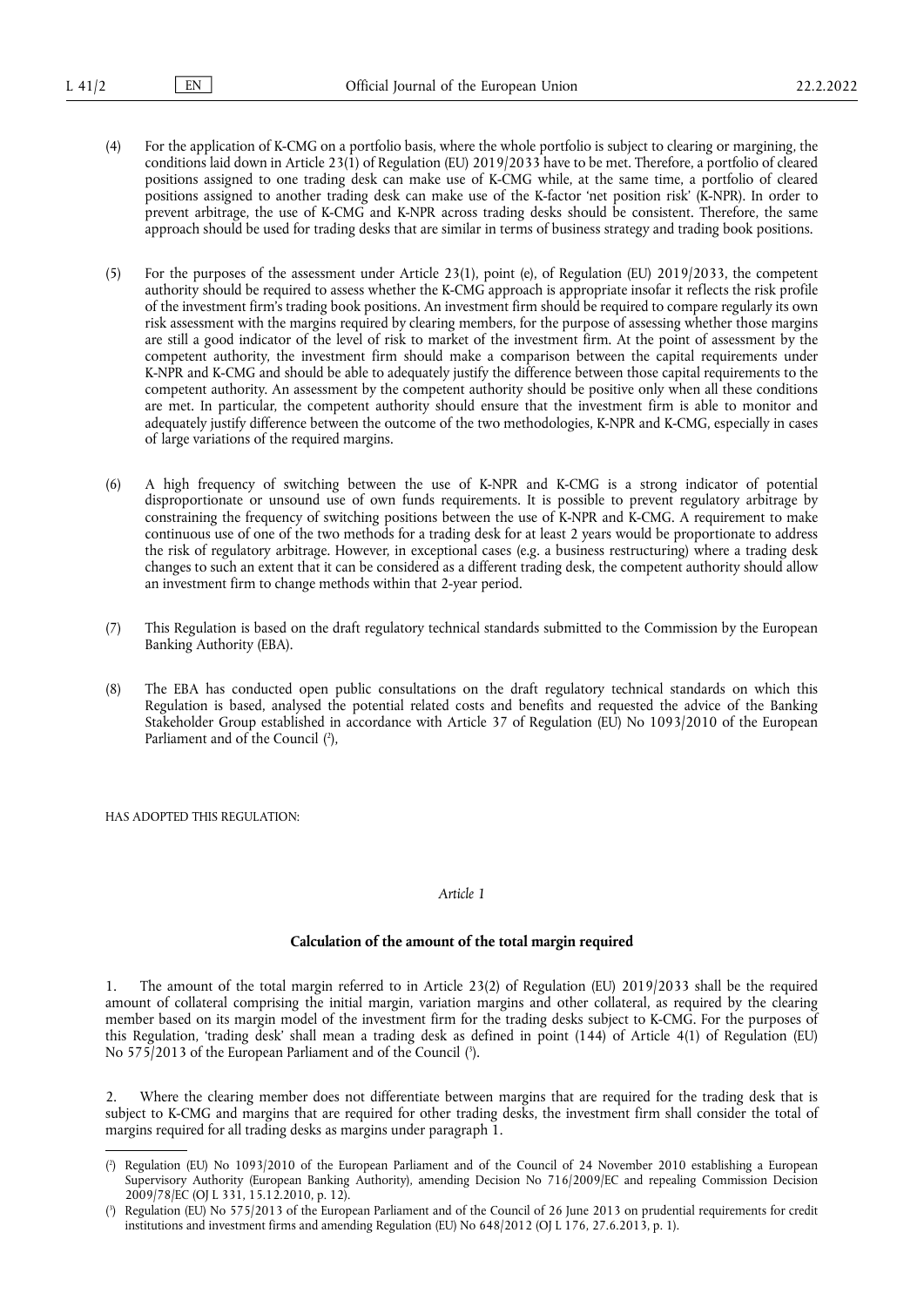Fees paid by the investment firm to the clearing member for making use of its clearing member services shall not be considered as margins under paragraph 1.

4. Where the clearing member updates the total margin required more than once during a day, the total margin required on that day shall be the highest of those amounts of total margins required by the clearing member during that day.

5. Where an investment firm makes use of the services of more than one clearing member for the trading desks subject to K-CMG, the amount of the total margin referred to in Article 23(2) of Regulation (EU) 2019/2033 shall be calculated on a daily basis adding the amounts of margins required by each clearing member as laid down in paragraph 1 of this Article.

## *Article 2*

#### **Prevention of arbitrage**

1. The requirement laid down in Article 23(1), point (e), of Regulation (EU) 2019/2033 shall be fulfilled where all the following conditions are satisfied:

- (a) where the investment firm calculates K-CMG capital requirements on a portfolio of cleared positions assigned to one trading desk, it applies the same methodology to all the positions of that trading desk for a continuous period of at least 24 months or the business strategy or operations of the group of dealers of that trading desk has changed to the extent that they can be considered a different trading desk;
- (b) the investment firm uses K-CMG consistently across trading desks that are similar in terms of business strategy and trading book positions;
- (c) the investment firm has policies and procedures in place showing that the choice of portfolio(s) subject to K-CMG would reflect the risks of an investment firm's trading book positions, including the expected holding periods, the trading strategies applied and the time it could take to hedge out or manage risks of its trading book positions;
- (d) the investment firm has policies and procedures in place enabling it to compare the capital requirements calculated on the basis of K-CMG with the capital requirements calculated on the basis of K-NPR and to adequately reasoning any difference between them taking into account the factors set out in paragraph 2 in each of the following cases:
	- (i) where a change in the business strategy of a trading desk results in a change of 20 % or more in the capital requirements for that trading desk based on the K-CMG approach;
	- (ii) where a change in the clearing member's margin model results in a change in the margins required of 10 % or more for the same portfolio of underlying positions for a trading desk;
- (e) the investment firm makes use of the outcome of the K-CMG calculation in its risk management framework and regularly compares the results of its own risk assessment with the margins required by clearing members;
- (f) the investment firm has compared the capital requirements calculated by K-CMG with the capital requirements calculated by K-NPR for each trading desk at the point of the assessment by the competent authority, and has provided the competent authority with adequate justification of any difference between them taking into account the factors set out in paragraph 2.

2. For the purposes of paragraph 1, points (d) and (f),the competent authority shall take into account the following factors in order to assess whether the difference in capital requirements calculated in application of K-CMG and K-NPR is justified:

- (a) the reference to the relevant trading strategies;
- (b) the investment firm's own risk management framework;
- (c) the level of the investment firm's overall own funds requirements calculated in accordance with Article 11 of Regulation (EU) 2019/2033;
- (d) the results of the supervisory review and evaluation process, if available.